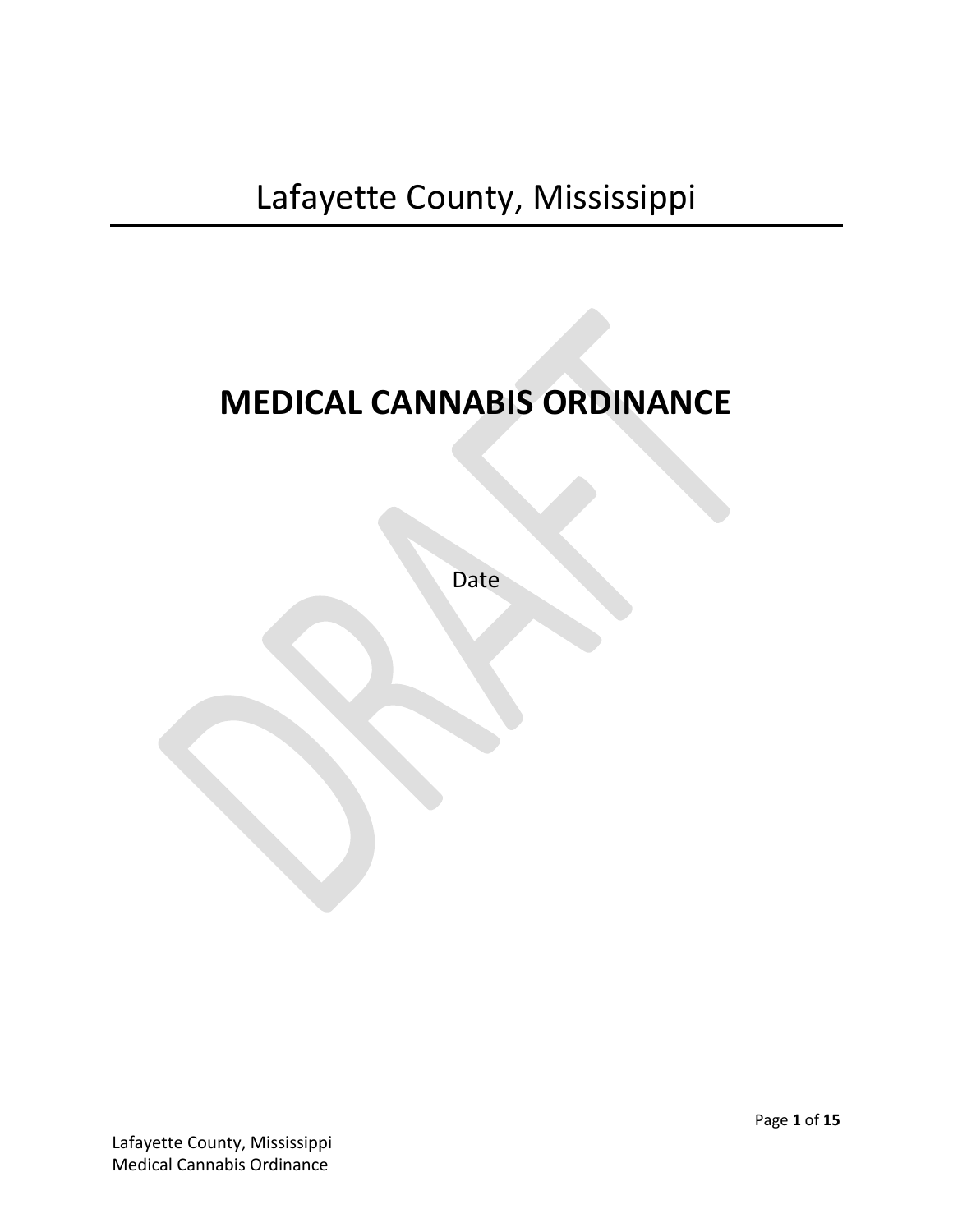# TABLE OF CONTENTS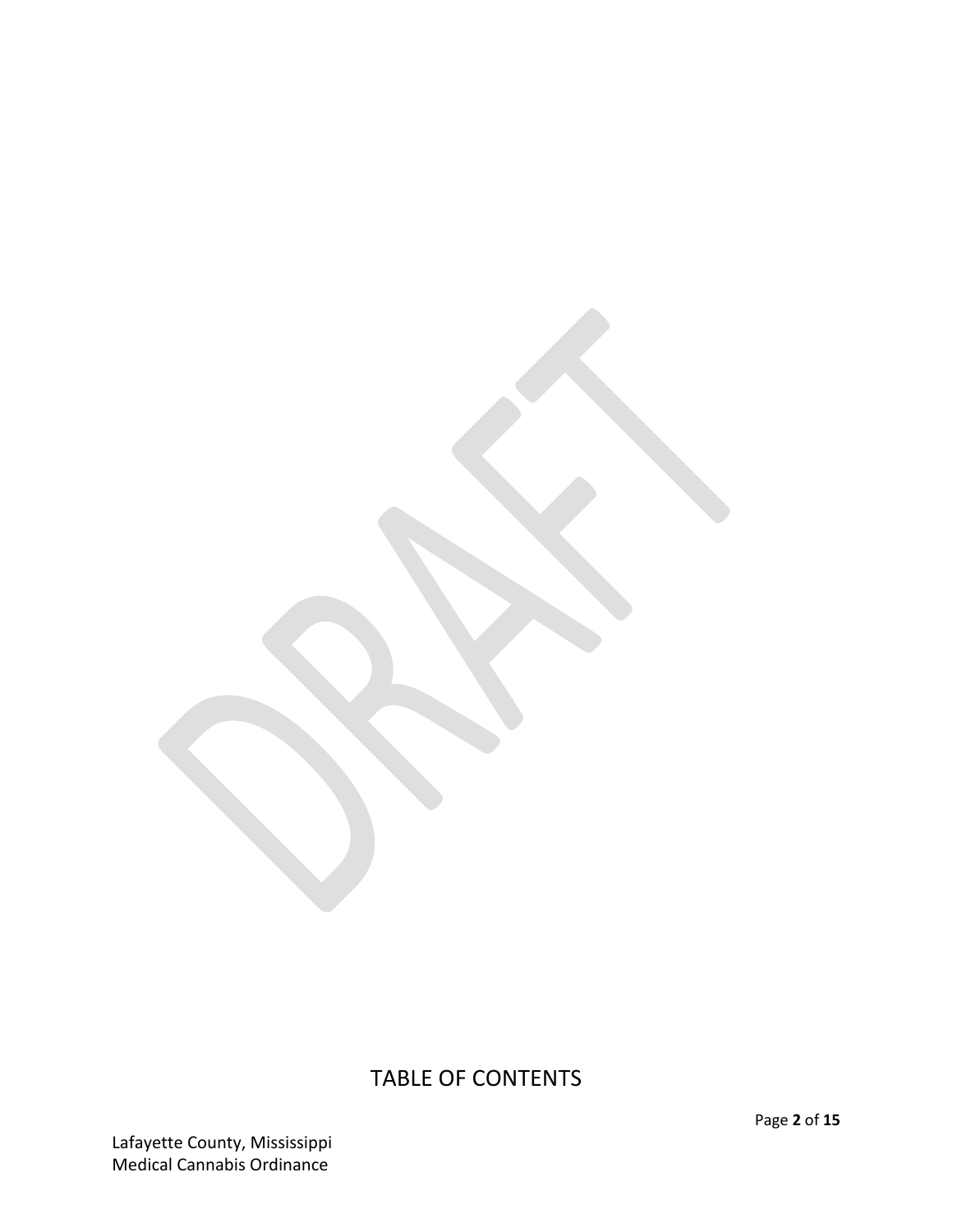| ARTICLE I:         | <b>GENERAL</b>                                                                                                                                                                                                                         |
|--------------------|----------------------------------------------------------------------------------------------------------------------------------------------------------------------------------------------------------------------------------------|
|                    | SECTION 100 - Title<br>SECTION 101 - Intent<br>SECTION 102 - Applicability<br>SECTION 103 - Regulatory compliance<br><b>SECTION 104 - Definitions</b>                                                                                  |
| <b>ARTICLE II</b>  | <b>UTILITIES</b>                                                                                                                                                                                                                       |
|                    | SECTION 200 - Water supply<br><b>SECTION 201 - Wastewater</b>                                                                                                                                                                          |
| <b>ARTICLE III</b> | <b>FACILITIES</b>                                                                                                                                                                                                                      |
|                    | <b>SECTION 300 - Building construction specifications</b><br><b>SECTION 301 - Fencing</b>                                                                                                                                              |
| <b>ARTICLE IV</b>  | ENVIRONEMENTAL                                                                                                                                                                                                                         |
|                    | SECTION 400 - Health and safety<br>SECTION 401 - Waste management                                                                                                                                                                      |
| <b>ARTICLE V</b>   | <b>SECURITY</b>                                                                                                                                                                                                                        |
|                    | SECTION 500 - Site security plan<br>SECTION 501 – Lighting<br><b>SECTION 502 - Cameras</b><br>SECTION 503 - Alarm system<br>SECTION 504 – Alternate power source<br><b>SECTION 505 - Guards</b><br><b>SECTION 506 - Transportation</b> |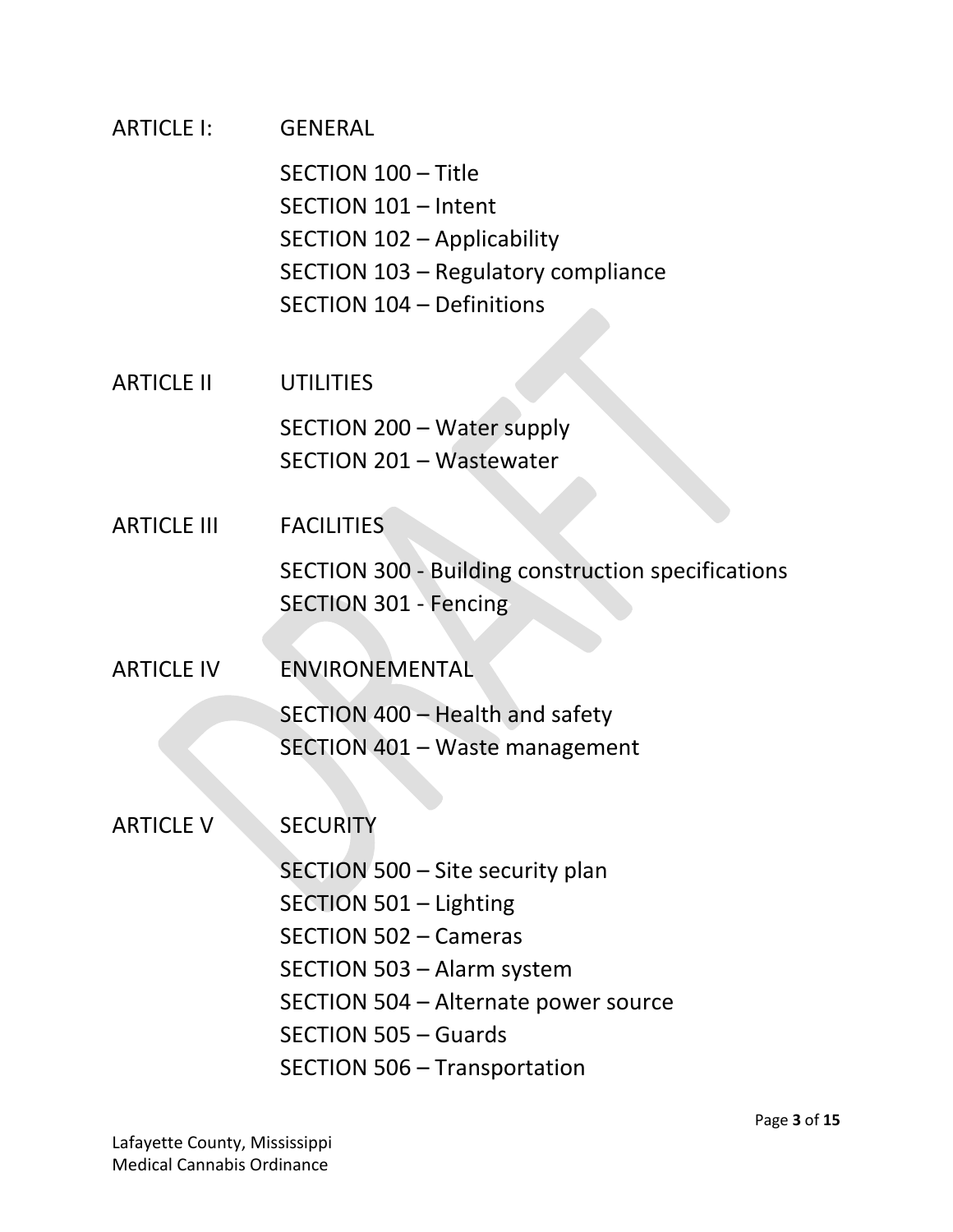SECTION 507 – Operational requirements SECTION 508 – Security vestibule SECTION 509 – Displays

ARTICLE VI SIGNAGE

SECTION 600 – Signs SECTION 601 – Prohibited content

ARTICLE VII ADMINISTRATION AND ENFORCEMENT

SECTION 700 – Approval SECTION 701 – Inspections SECTION 702 – Enforcement SECTION 703 - Appeals

#### **ARTICLE I: GENERAL**

**SECTION 100 – TITLE**

Lafayette County, Mississippi Medical Cannabis Ordinance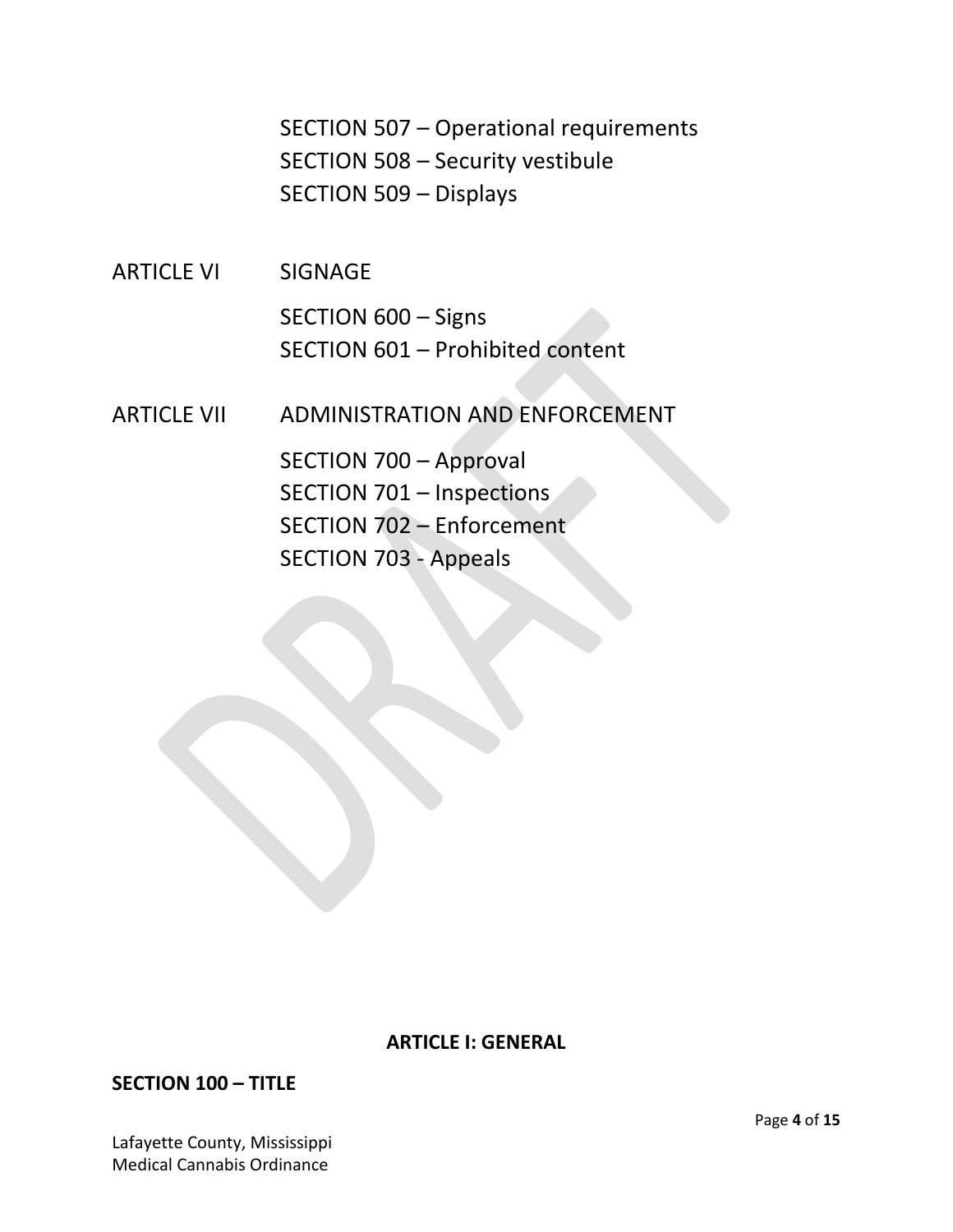This Ordinance shall be known as the Lafayette County Medical Cannabis Ordinance

#### **SECTION 101 – INTENT**

It is the intent of the Board of Supervisors, to safeguard the general public health, safety, and welfare, by establishing minimum standards for the cultivation, transporting, testing, processing and dispensing of medical cannabis in Lafayette County.

#### **SECTION 102 – APPLICABILITY**

This Ordinance shall apply to and be enforced within the unincorporated boundaries of Lafayette County, Mississippi

#### **SECTION 103 – REGULATORY COMPLIANCE**

All medical cannabis facilities must maintain full compliance with all State of Mississippi and Lafayette County Ordinances and regulations.

#### **SECTION 104 – DEFINITIONS**

Cannabis - means all parts of the plant of the genus cannabis, the flower, the seeds thereof, the resin extracted from any part of the plant and every compound, manufacture, salt, derivative, mixture or preparation of the plant, its seeds or its resin, including whole plant extracts. Such term shall not mean cannabis-derived drug products approved by the federal Food and Drug Administration under Section 505 of the Federal Food, Drug, and Cosmetic Act.

Cannabis cultivation facility - means a business entity licensed and registered by the Mississippi Department of Health that acquires, grows, cultivates and harvests medical cannabis in an indoor, enclosed, locked and secure area.

Cannabis disposal entity - means a business licensed and registered by the Mississippi Department of Health that is involved in the commercial disposal or destruction of medical cannabis.

Cannabis processing facility - means a business entity that is licensed and registered by the Mississippi Department of Health that:

- (i) Acquires or intends to acquire cannabis from a cannabis cultivation facility;
- (ii) Possesses cannabis with the intent to manufacture a cannabis product;

(iii) Manufactures or intends to manufacture a cannabis product from unprocessed cannabis or a cannabis extract; and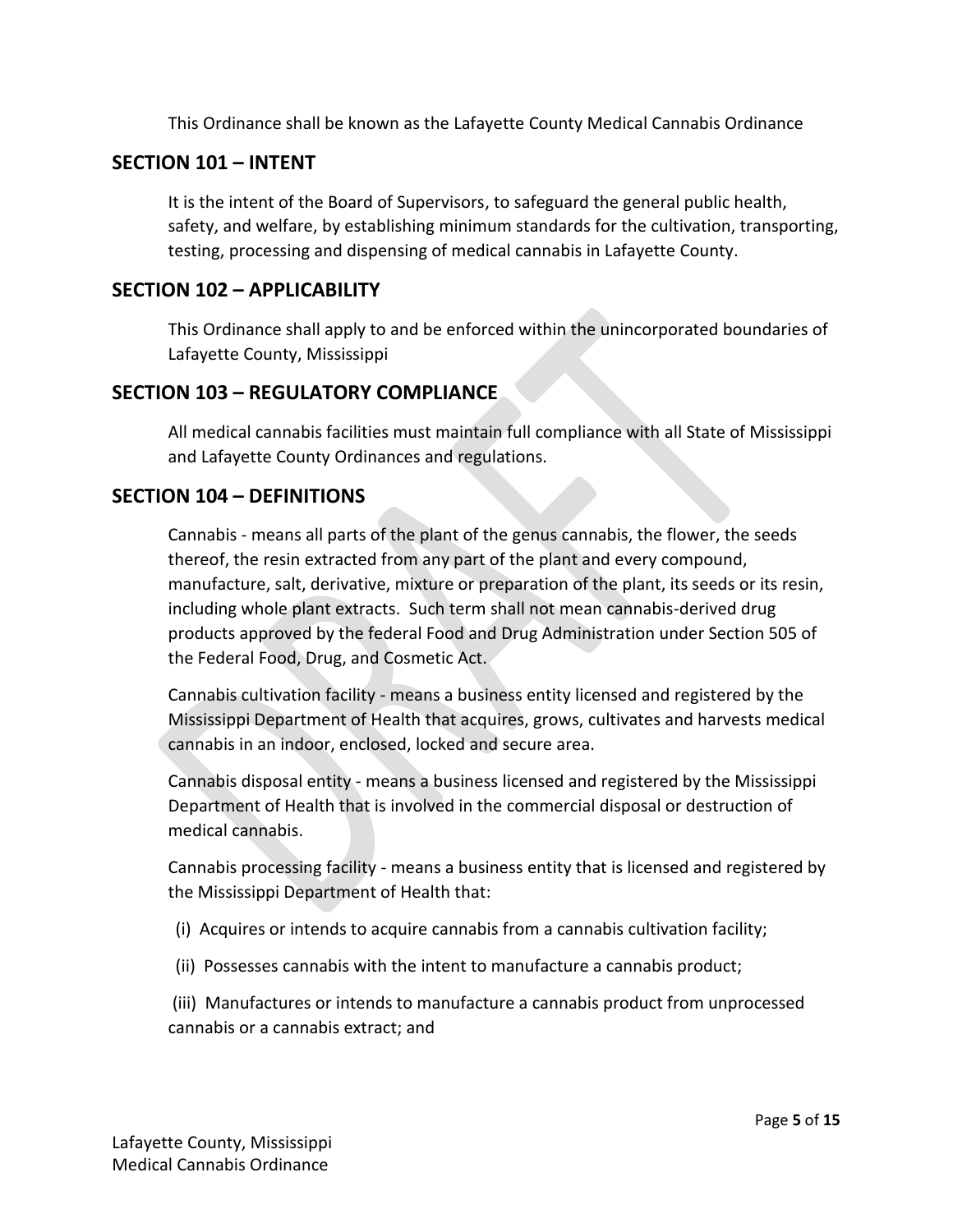(iv) Sells or intends to sell a cannabis product to a medical cannabis dispensary, cannabis testing facility or cannabis research facility.

Cannabis products - means cannabis flower, concentrated cannabis, cannabis extracts and products that are infused with cannabis or an extract thereof and are intended for use or consumption by humans. The term includes, without limitation, edible cannabis products, beverages, topical products, ointments, oils, tinctures and suppositories that contain tetrahydrocannabinol (THC) and/or cannabidiol (CBD) except those products excluded from control under Sections 41-29-113 and 41-29-136.

Cannabis research facility or research facility - means a research facility at any university or college in this state or an independent entity licensed and registered by the Mississippi Department of Health pursuant to this chapter that acquires cannabis from cannabis cultivation facilities and cannabis processing facilities in order to research cannabis, develop best practices for specific medical conditions, develop medicines and provide commercial access for medical use.

(i) "Cannabis testing facility" or "testing facility" means an independent entity licensed and registered by the Mississippi Department of Health that analyzes the safety and potency of cannabis.

(j) "Cannabis transportation entity" means an independent entity licensed and registered by the Mississippi Department of Health that is involved in the commercial transportation of medical cannabis.

Canopy - means the total surface area within a cultivation area that is dedicated to the cultivation of flowering cannabis plants. The surface area of the plant canopy must be calculated in square feet and measured and must include all of the area within the boundaries where the cultivation of the flowering cannabis plants occurs. If the surface area of the plant canopy consists of noncontiguous areas, each component area must be separated by identifiable boundaries. If a tiered or shelving system is used in the cultivation area the surface area of each tier or shelf must be included in calculating the area of the plant canopy. Calculation of the area of the plant canopy may not include the areas within the cultivation area that are used to cultivate immature cannabis plants and seedlings, prior to flowering, and that are not used at any time to cultivate mature cannabis plants.

Cardholder - means a registered qualifying patient or a registered designated caregiver who has been issued and possesses a valid registry identification card

Edible cannabis products - means products that:

(i) Contain or are infused with cannabis or an extract thereof;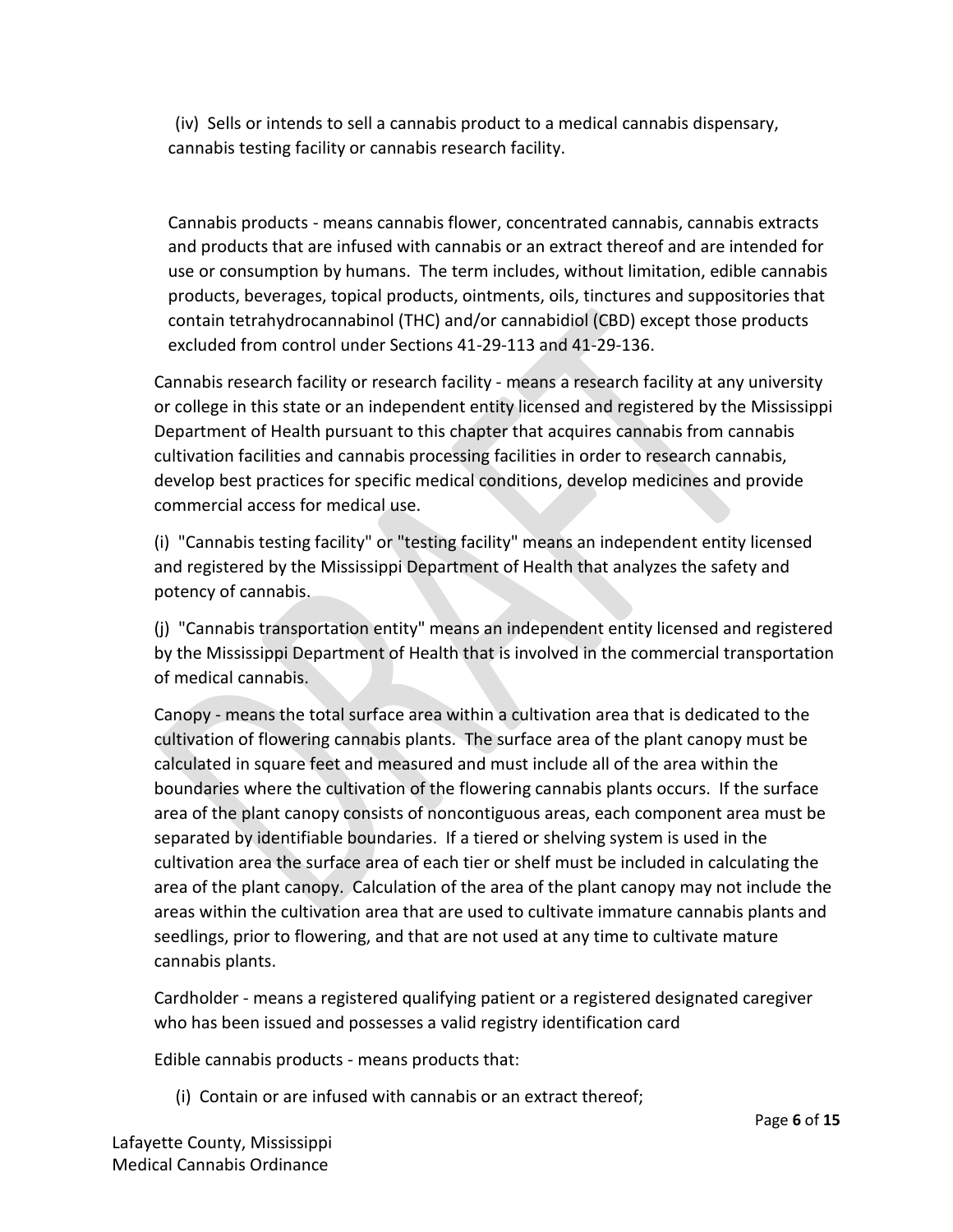(ii) Are intended for human consumption by oral ingestion; and

(iii) Are presented in the form of foodstuffs, beverages, extracts, oils, tinctures, lozenges and other similar products.

Entity - means a corporation, general partnership, limited partnership or limited liability company that has been registered with the Secretary of State as applicable.

MDOH - means the Mississippi Department of Health.

Medical cannabis - means cannabis, cannabis products and edible cannabis that are intended to be used by registered qualifying patients as provided in this chapter.

Medical cannabis dispensary or dispensary - means an entity licensed and registered with the MDOR that acquires, possesses, stores, transfers, sells, supplies or dispenses medical cannabis, equipment used for medical cannabis, or related supplies and educational materials to cardholders.

Medical cannabis establishment - means a cannabis cultivation facility, cannabis processing facility, cannabis testing facility, cannabis dispensary, cannabis transportation entity, cannabis disposal entity or cannabis research facility licensed and registered by the appropriate agency.

Medical cannabis establishment agent - means an owner, officer, board member, employee, volunteer or agent of a medical cannabis establishment.

Registry identification card - means a document issued by the MDOH that identifies a person as a registered qualifying patient, nonresident registered qualifying patient or registered designated caregiver.

School - means an institution for the teaching of children, consisting of a physical location, whether owned or leased, including instructional staff members and students, and which is in session each school year. This definition shall include, but not be limited to, public, private, church and parochial programs for kindergarten, elementary, junior high and high schools. Such term shall not mean a home instruction program.

# **ARTICLE II: UTILITIES**

# **SECTION 200 – WATER SUPPLY**

200.1 Minimum supply – The minimum water supply main for all medical cannabis facilities shall be 6."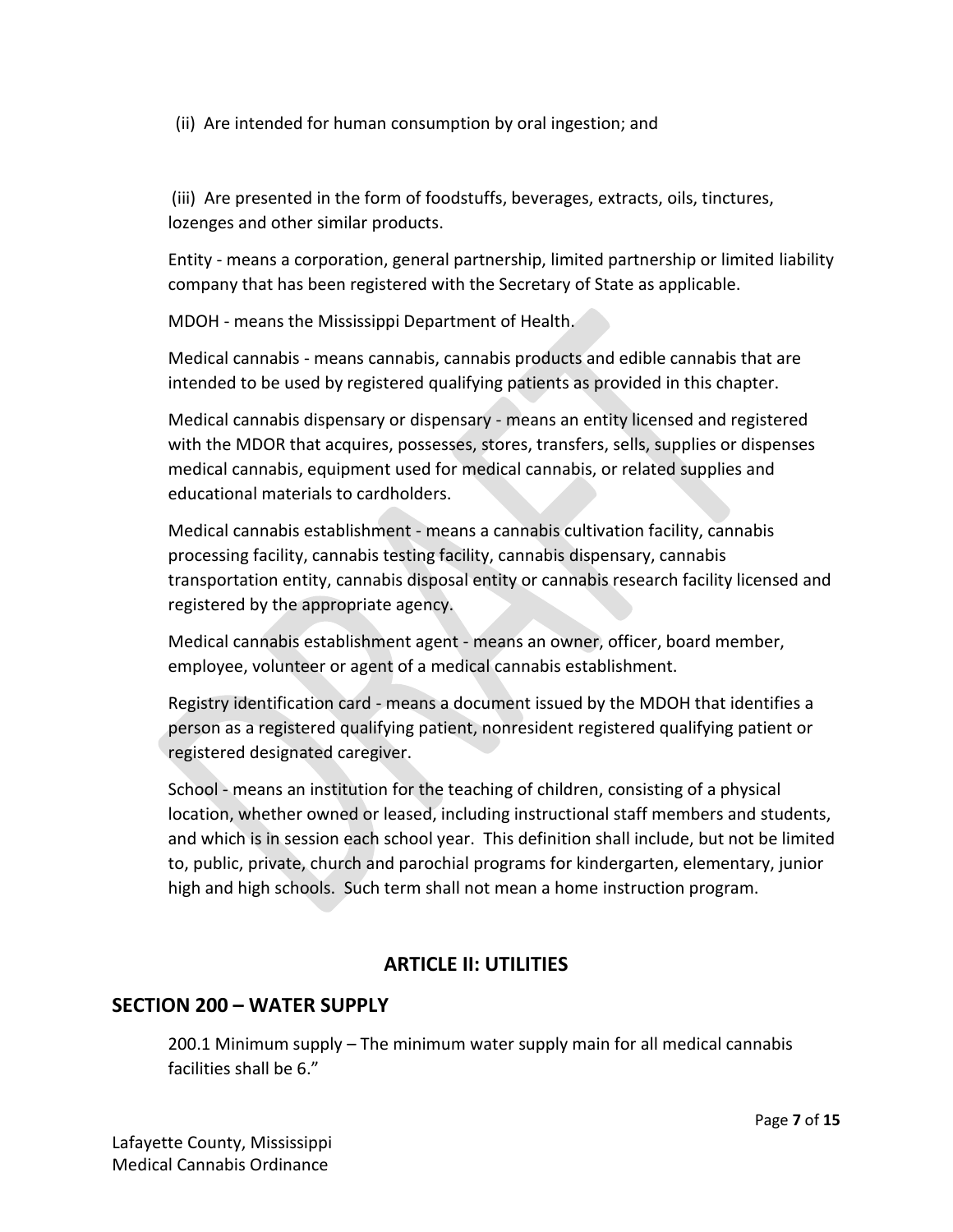200.2 Testing – The applicant shall demonstrate to the satisfaction of the County Engineer that sufficient water supply exists to supply potable water, irrigation, and required fire flows to all medical cannabis facilities.

#### **SECTION 201 – WASTEWATER**

201.1 Approval – The applicant shall demonstrate to the satisfaction of the County Engineer that sufficient wastewater capacity exists for the proposed use. To the extent the proposed use will result in agricultural or industrial discharges, the applicant shall provide a plan for meeting all federal, state, and local requirements for such discharges.

201.2 Solids separator required – A solids separator shall be installed on all wastewater systems.

# **ARTICLE III: FACILITIES**

# **SECTION 300 – BUILDING CONSTRUCTION SPECIFICATIONS**

300.1 Enclosed facility – All medical cannabis facilities shall have a complete roof enclosure supported by connecting walls, extending from the ground to the roof. All material shall be of Type I as defined by the 2018 International Building Code.

300.2 Glazing in cultivation and processing facilities – No glazing is permitted below 12' above grade in areas where cultivation or processing occurs.

300.3 Impact resistant glazed opening assemblies - All glazing in medical cannabis facilities shall meet the requirements of ASTM F3038 FE15 and UL 752 Level 3.

300.4 Glazing in dispensaries, testing, and research facilities – All glazing where medical cannabis products or paraphernalia may be visible from the outside shall have one way mirror film applied to the interior surface.

300.4.1 Screening required - Glazing in dispensaries, testing, and research facilities where medical cannabis products or paraphernalia may be visible from the outside shall be screened from dusk till dawn and at all times when low exterior lighting permits viewing into the facility.

Exception: When exterior lighting of greater lumens than interior lighting is provided.

300.5 Exterior door assemblies – All exterior door assemblies shall meet the requirements of ASTM F3038 FE15 and UL 752 Level 3 where applicable.

300.5.1 Locks required – All external doors shall be equipped with locks.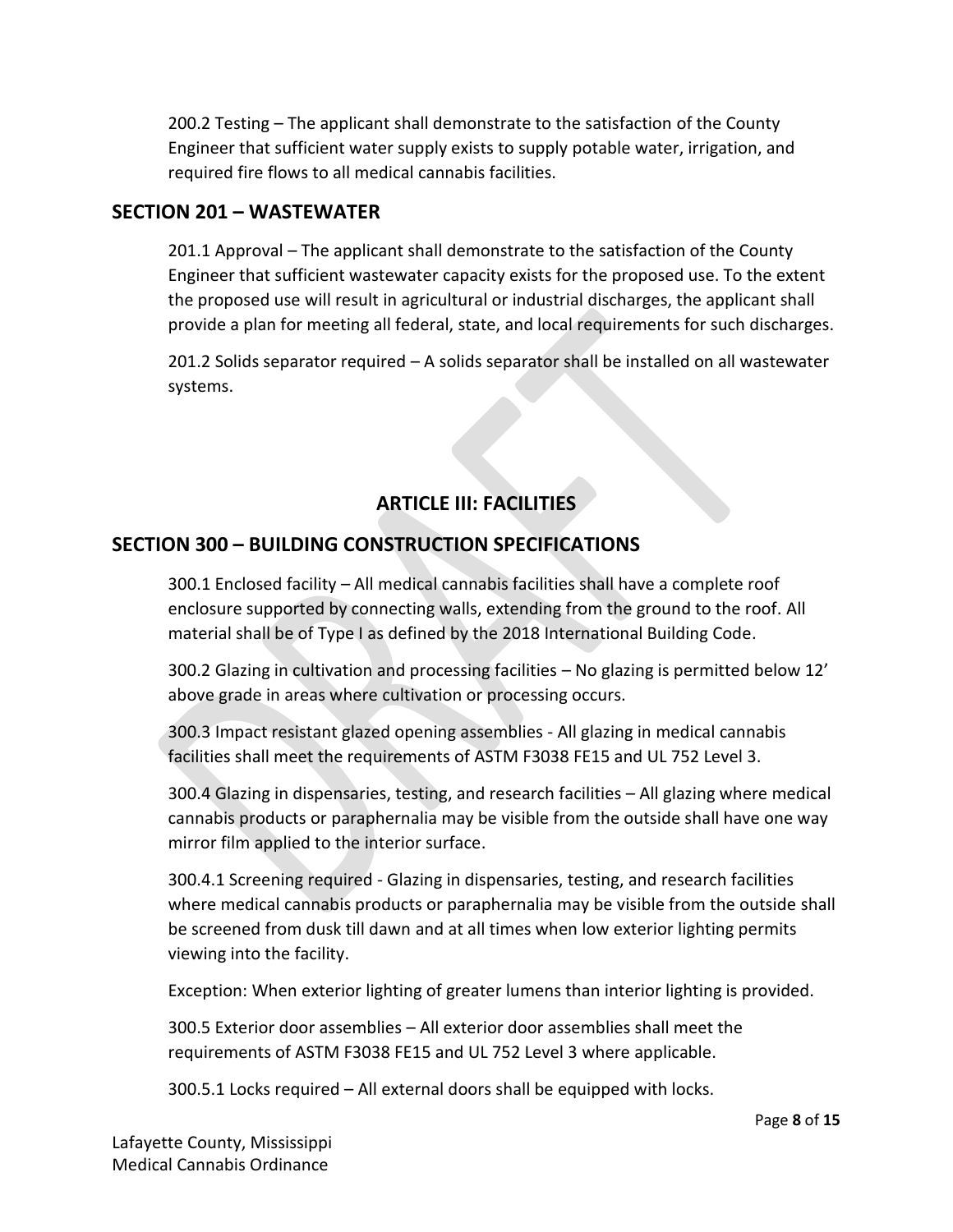300.5.1.1 Locks – All locks shall be commercial grade and must prohibit entry by anyone other than agents of the medical cannabis establishment.

300.5.1.2 – Controlled access required – All locks on all medical cannabis facilities shall be equipped with biometric access controls with two factor authentication in use at all times.

Exception: The medical cannabis dispensary customer entrance.

#### **SECTION 301 – FENCING**

301.1 Perimeter fencing required for cultivation and processing facilities – All medical cannabis cultivation and processing facilities must be completely enclosed by a perimeter fence.

301.2 Minimum distance from structures containing cannabis products – Required fencing must be a minimum 30' distance from all points of a structure containing cannabis products.

301.3 Anti-cutting material required – Required fencing shall be of sufficient gauge and spacing to prevent cutting. A minimum of 6-gauge material is required.

301.3.1 Post spacing – Posts shall be spaced no more than 10' on center.

301.3.2 Post foundation – Posts shall be set in concrete a minimum of 12" in diameter and 36" deep.

301.4 Anti-climb construction required – Fencing shall be constructed of a material that prevents climbing and or be provided with barbed wire and or razor wire to prevent climbing.

301.4.1 Razor wire – Where razor wire is used, the minimum diameter shall be 18."

301.5 Height – Required fencing shall be a minimum of 8' tall.

301.6 Openings – All openings in the required fence shall be gated and secured with a locking system that prohibits entry by anyone other than agents of the medical cannabis establishment.

301.7 Screening – The required fencing shall be screened with a polyethylene material or equivalent to adequately screen all parts of the facility from view.

#### **ARTICLE IV: ENVIRONEMENTAL**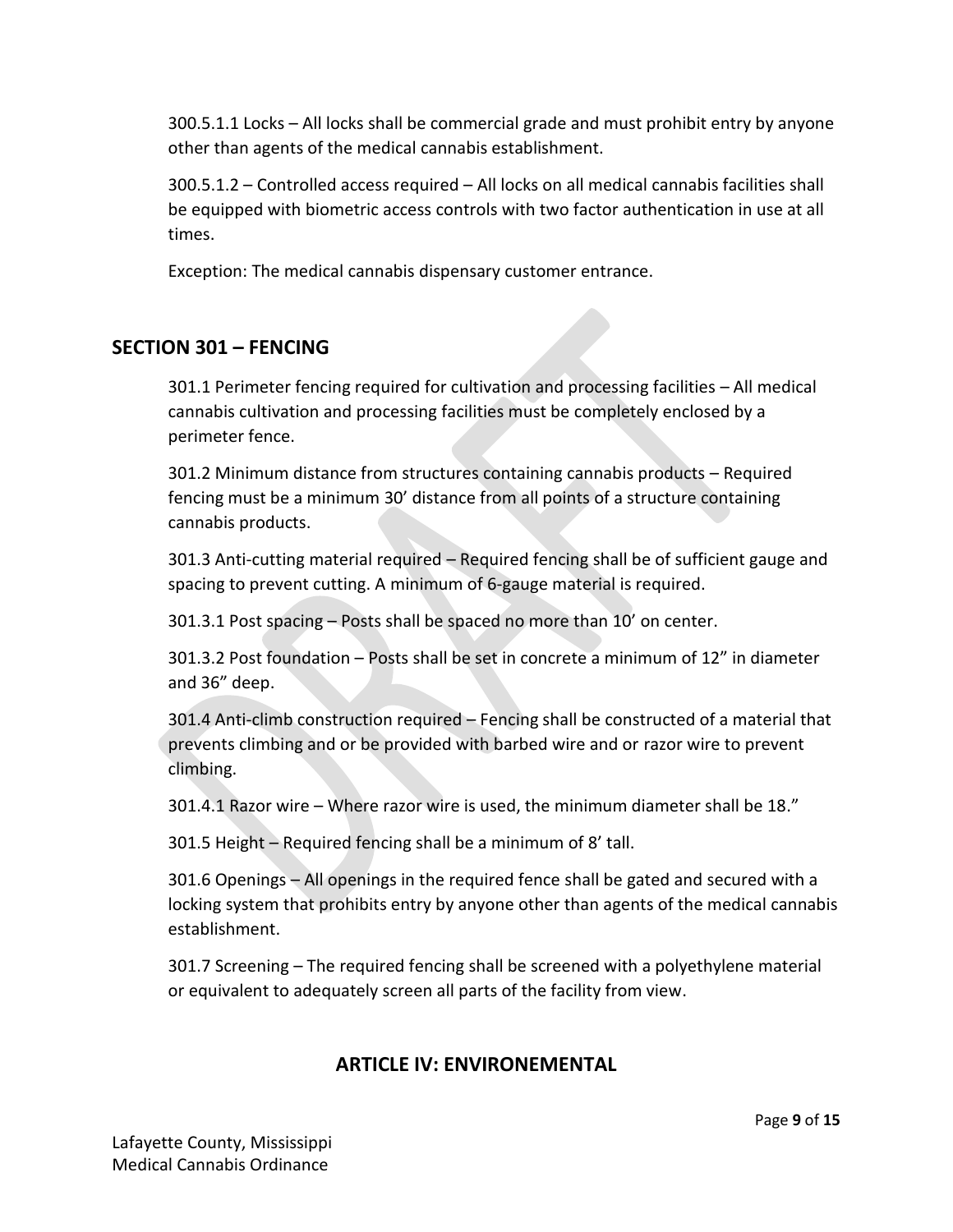#### **SECTION 400 – HEALTH AND SAFETY**

400.1 Adverse effects on health and safety – Medical cannabis uses shall not create a public nuisance or adversely affect the health or safety of Lafayette County residents or businesses by creating dust, light, glare, heat, noise, noxious gasses, odor, smoke, traffic, vibration, unsafe conditions, or other impacts, or be hazardous due to the use or storage of materials, processes, products, run off or wastes.

400.1.1 Odor control and ventilation – No medical cannabis use may operate in a manner whereby cannabis odors are detectable from adjacent and nearby properties. All cannabis uses must install a ventilation system that adequately controls odor, humidity, and mold.

#### **SECTION 401 – WASTE MANAGEMENT**

401.1 Waste management plan – A waste management plan addressing the storing, handling, and disposing of all waste by-products of the cultivation and processing activities shall be submitted for review and approval by Lafayette County. This plan shall characterize the volumes and types of waste generated, and the operational measures that are proposed to manage and dispose or reuse the wastes in compliance with all regulatory agencies.

# **ARTICLE V: SECURITY**

#### **SECTION 500 – SITE SECURITY PLAN**

500.1 Site security plan required – A site security plan shall be required for all medical cannabis facilities at the time of permit application and shall be subject to review and approval by the Lafayette County Sheriff's Department.

#### **SECTION 501 – LIGHTING**

501.1 Lighting required – All areas of required perimeter fence, yards and exterior of buildings containing medical cannabis shall be well lit.

501.2 Approval required – Lighting plans must be approved during site plan and permit approval.

501.2.1 Authority to require additional lighting – Lafayette County reserves the right to require additional lighting as required.

501.1.1 Maintenance required – All components of the required lighting system shall be properly maintained.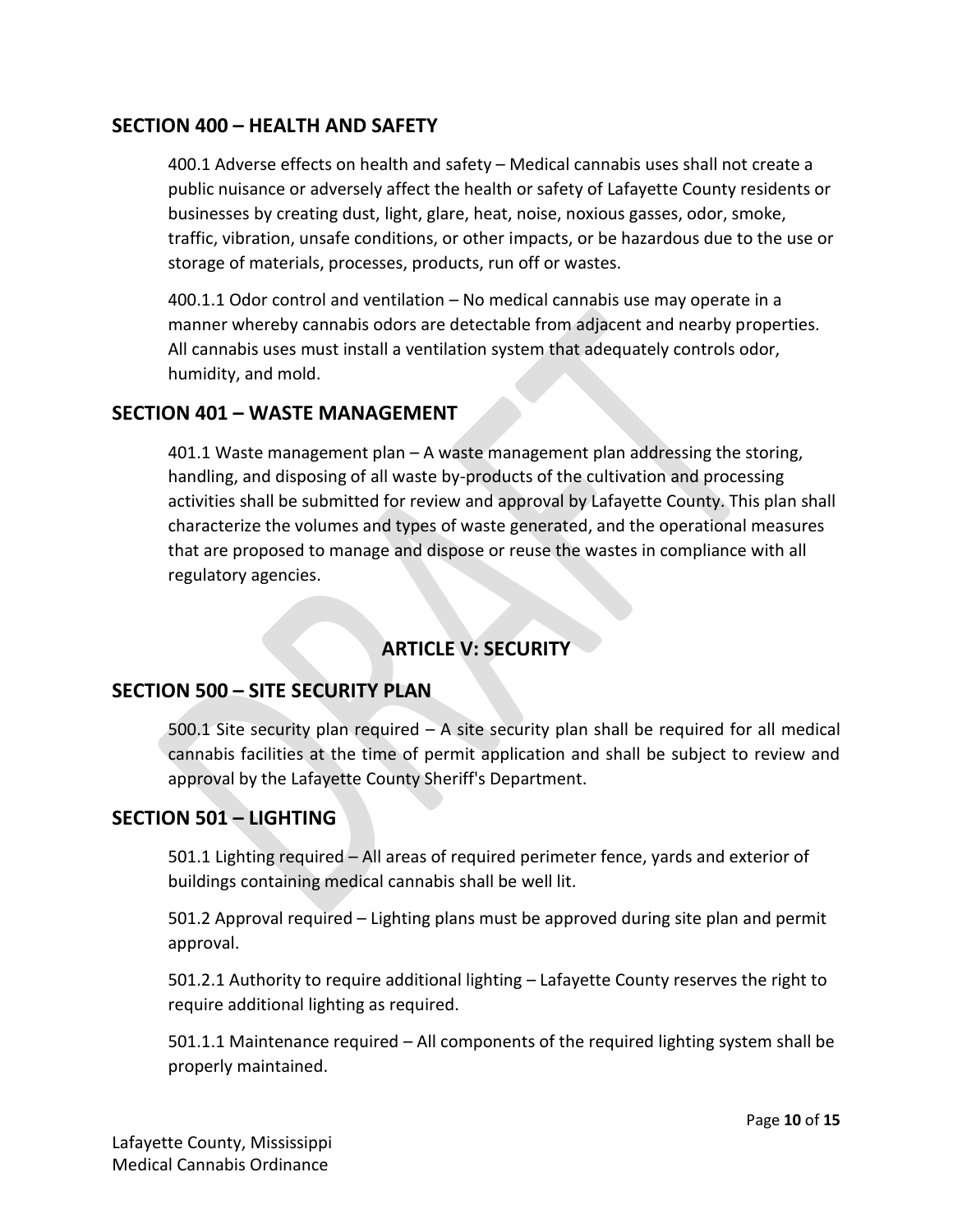#### **SECTION 502 - CAMERAS**

502.1 Security cameras required – Cameras shall be required and shall be motioncensored. Security cameras shall record 24 hours a day, 7 days a week.

502.2 Location – Cameras shall be installed with capability to record all activity on the property, including all entry and exit points, within all buildings and structures, all perimeter windows and all areas where employees may have access.

#### Exceptions: Restrooms

502.3 Video storage – Surveillance video shall be kept for a minimum of 90 days in a format that can be easily accessed for viewing. Video must use standard industry format to support criminal investigations. Permit holders shall be required to cooperate with all law enforcement investigations and provide video footage related to any such investigation upon request. All surveillance equipment, records, and recordings must be stored in a secured area that is only accessible to management staff. Operators must keep a current list of all authorized employees who have access to the surveillance system.

502.4 Monitoring required – All video surveillance systems shall be monitored 24 hours a day, 7 days a week at a central monitoring station.

502.5 Surveillance systems shall be equipped with a failure notification system that provides prompt notification to the operator of any prolonged surveillance interruption and or failure of the system.

#### **SECTION 503 – ALARM SYSTEM**

503.1 Entry detection system required – A system to detect door and window entry and glass breakage required.

503.1.1 Audible alarm required – An audible alarm is required when unauthorized entry or glass breakage is detected.

503.3 Panic alarms – Panic buttons shall be installed in all medical cannabis facilities with easy access by employees and all employees shall be properly trained on its use.

503.4 Monitoring required – All alarm systems shall be monitored at a central monitoring station in the facility and by an outside monitoring company. Monitoring systems shall notify the Lafayette County E911 call center of alarms.

503.5 Surveillance systems shall be equipped with a failure notification system that provides prompt notification to the operator of any prolonged surveillance interruption and or failure of the system.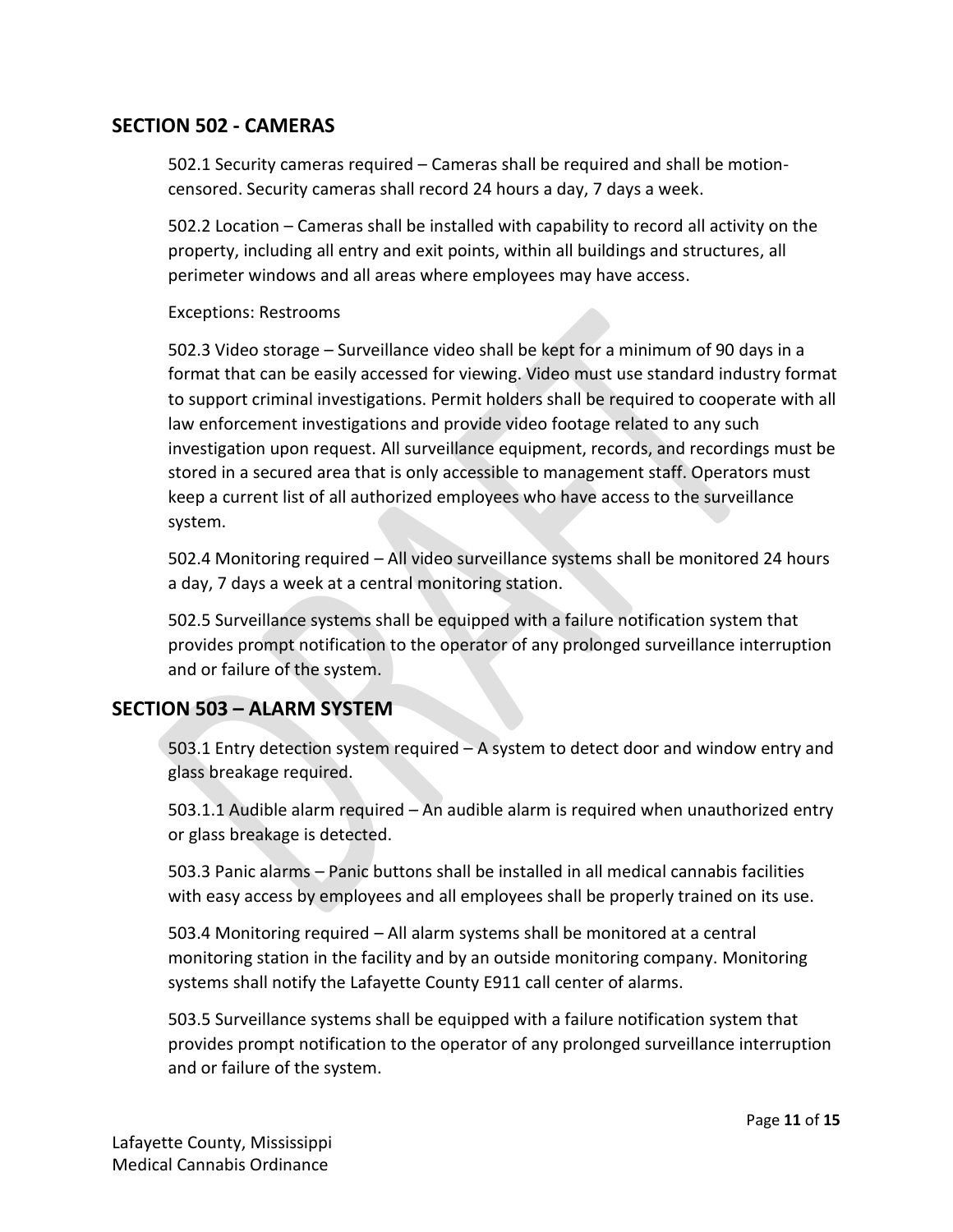503.6 Maintenance required – All alarm components must be maintained at the highest level to prevent failure and false alarms. Excessive alarm notifications to the Lafayette County E911 call center due to lack of maintenance shall be a violation of this Ordinance.

#### **SECTION 504 – ALTERNATE POWER SOURCE**

504.1 Power outage – All security measures installed on site shall have the capability to remain fully operational during an extended power outage.

#### **SECTION 505 - GUARDS**

505.1 Guards required – All medical cannabis cultivation and processing facilities shall have 24 hour, 7 days per week security guards.

505.2 Required number – There shall be a minimum of 2 security guards on duty at all times for all medical cannabis cultivation and processing facilities.

505.2.1 Security plan review – The Lafayette County Department of Development Services and the Lafayette County Sheriffs Department shall review all applications for site plan review and permits to determine the required number of guards. Lafayette County reserves the right to require additional guards as deemed necessary.

505.3 Minimum standards – Must meet all state requirements for personnel in medical cannabis industry.

505.3.1 Security contractors – All security contractors shall be a reputable organization.

505.5 Grounds check – Security guards shall perform physical grounds checks a minimum of twice per hour.

# **SECTION 506 – TRANSPORTATION**

506.1 Safe and secure transport – Security measures shall include a transportation plan that details the procedures established for the safe and secure transport of cannabis, cannabis products, and currency to and from the business.

506.2 Permitted hours – The transporting and delivery of medical cannabis products to medical cannabis dispensaries shall be performed between 7 am and 7 pm Monday through Friday.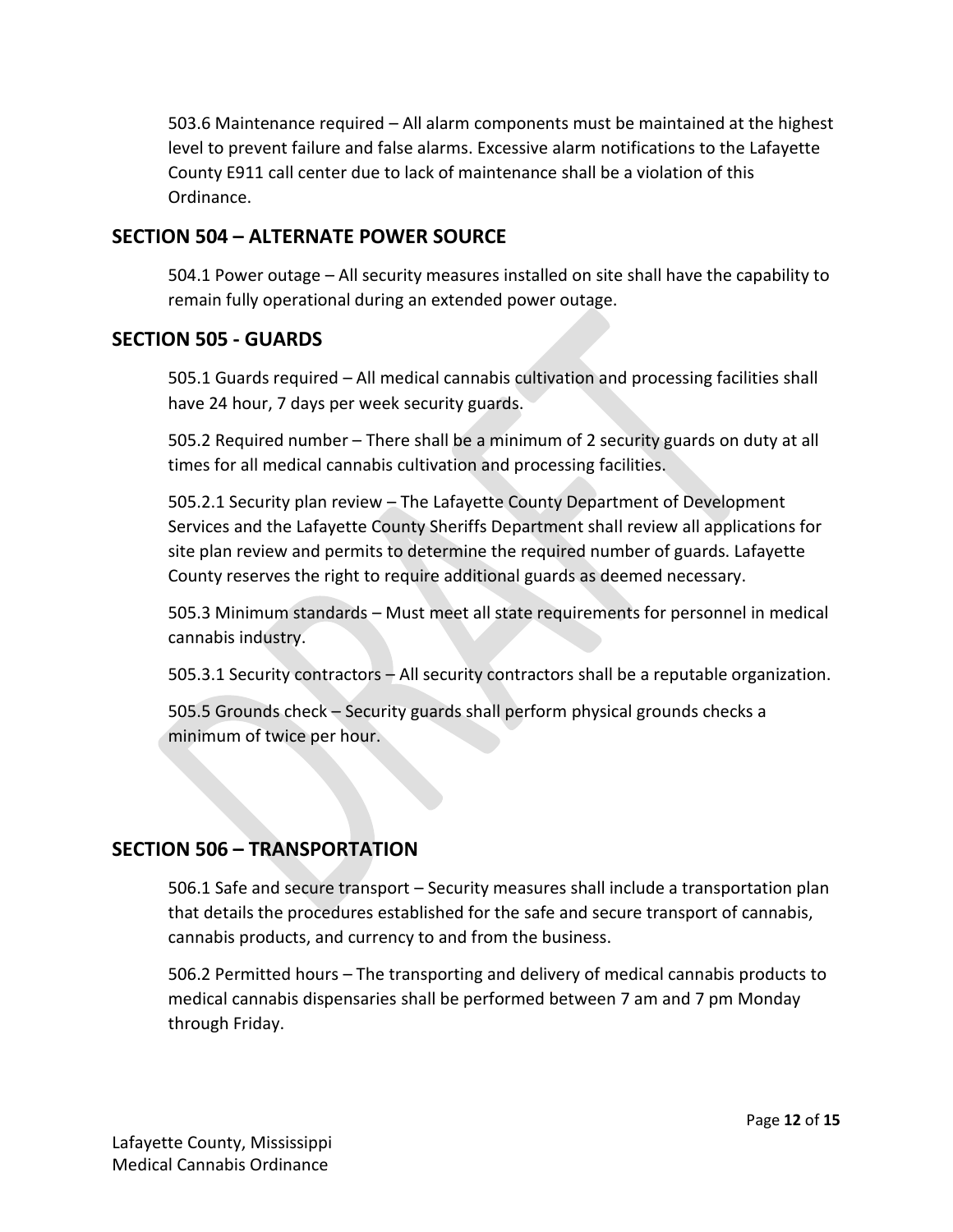#### **SECTION 507 – OPERATIONAL REQUIREMENTS**

507.1 Duty – All medical cannabis establishments have a duty to prevent unauthorized removal of cannabis from facilities.

507.1.1 Employee standards – Medical cannabis facilities shall at a minimum, set standards for clothing, footwear, dressing rooms and etc. to deter theft. Lafayette County reserves the right to review employee standards and require additional measures as deemed necessary.

507.2 Hours of operation for dispensaries – Dispensaries may only operate between the hours of 7 am and 7 pm.

#### **SECTION 508 – SECURITY VESTIBULE**

508.1 Security vestibule required – A security vestibule is required at the cardholder entrance to all medical cannabis dispensaries.

508.1.1 Unlawful entry prohibited – Only those individuals, in accordance with the State of Mississippi Medical Cannabis regulations, shall be permitted to enter the dispensary from the security vestibule.

#### **SECTION 509 - DISPLAYS**

504.1 Customer displays – All medical cannabis product displays shall be in immovable locked containers at all times. Containers shall be behind a counter out of reach from customers.

# **ARTICLE VI: SIGNAGE**

# **SECTION 600 – SIZE**

600.1 Maximum size – Signs for all medical cannabis facilities shall not exceed 36 square feet.

600.2 Number of signs – One sign is permitted per medical cannabis facility.

600.3 Location – Signs shall be located on the front, the side facing the public right of way, of the facility. Signs shall be securely attached to the building.

#### **SECTION 601 – PROHIBITED CONTENT**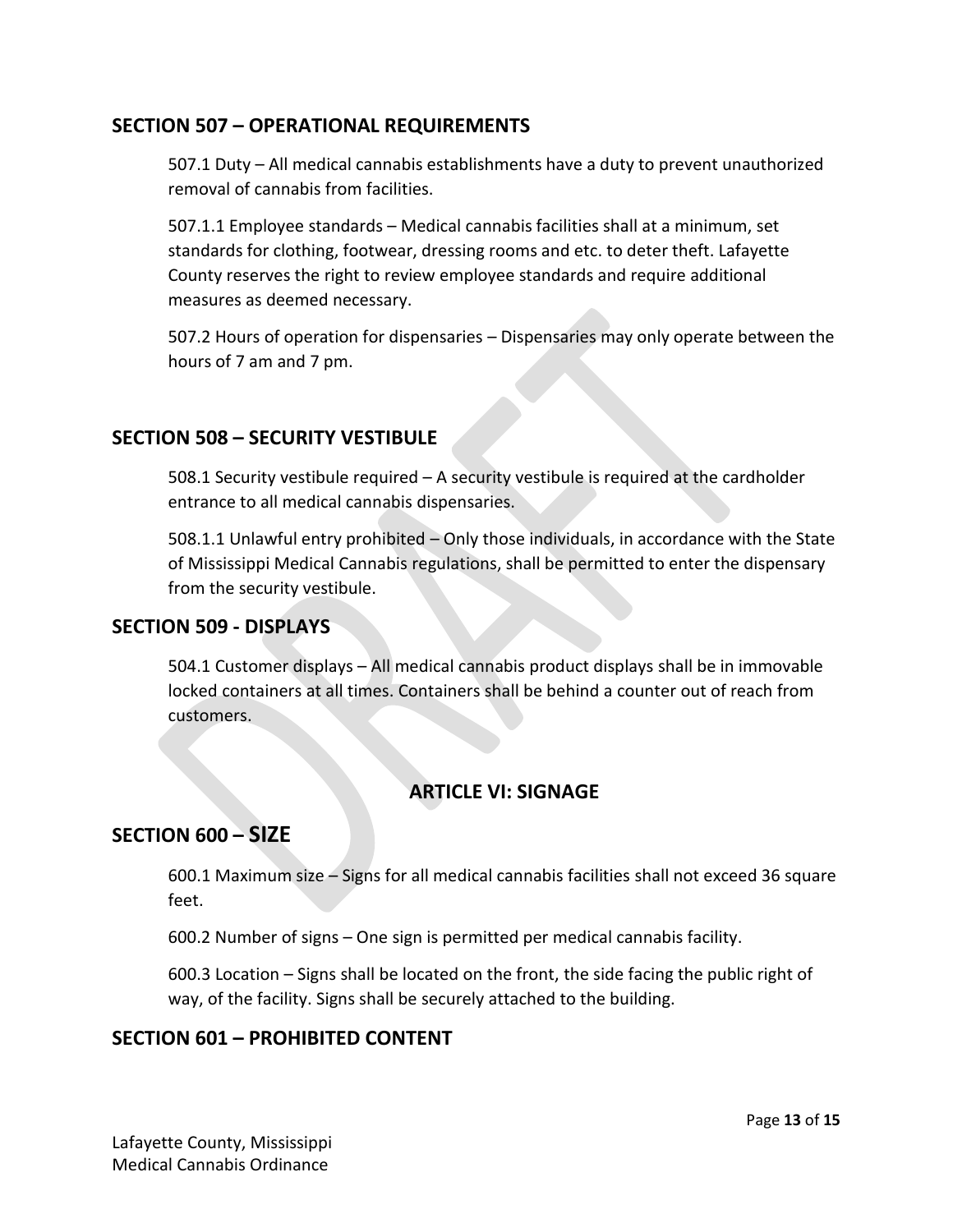601.1 – Depictions of cannabis prohibited – Depictions of any part of the cannabis plant are prohibited.

601.2 - Depictions of associated uses or paraphernalia prohibited – Depictions of edible, vaping, smoking or any cannabis products or derivatives, cannabis paraphernalia and cannabis slang or jargon are prohibited.

601.3 – Terminology associated with the cannabis prohibited – Terminology related to edible, vaping, smoking or any cannabis products or derivatives, cannabis paraphernalia and cannabis slang or jargon is prohibited.

# **ARTICLE VIII: ADMINISTRATION AND ENFORCEMENT**

# **SECTION 700 – APPROVAL**

700.1 Zoning verification required – All applicants for a medical cannabis use and or facility shall apply for a zoning verification letter through the Lafayette County Department of Development Services.

700.2 Site plan approval required - All applicants for a medical cannabis use and or facility shall apply for site plan approval in accordance with the Lafayette County Land Development Standards and Regulations.

# **SECTION 701 - INSPECTIONS**

701.1 Agreement required – All permittees for a medical cannabis establishment shall sign an agreement to permit unannounced inspections by the Lafayette County Sheriff's Department and Lafayette County Code Enforcement.

701.2 Annual inspection fee required – All permittees must pay an annual compliance inspection fee. Fees to be set by Board of Supervisors.

# **SECTION 702 – ENFORCEMENT**

702.1 Enforcement officers – The Lafayette County Department of Development Services and the Lafayette County Sheriff's Department shall have primary enforcement responsibilities.

702.2 Unlawful acts – It shall be unlawful for any person, firm, or corporation to operate a medical cannabis cultivation, dispensing, processing, research, testing, or transport facility in Lafayette County except as authorized by this Ordinance.